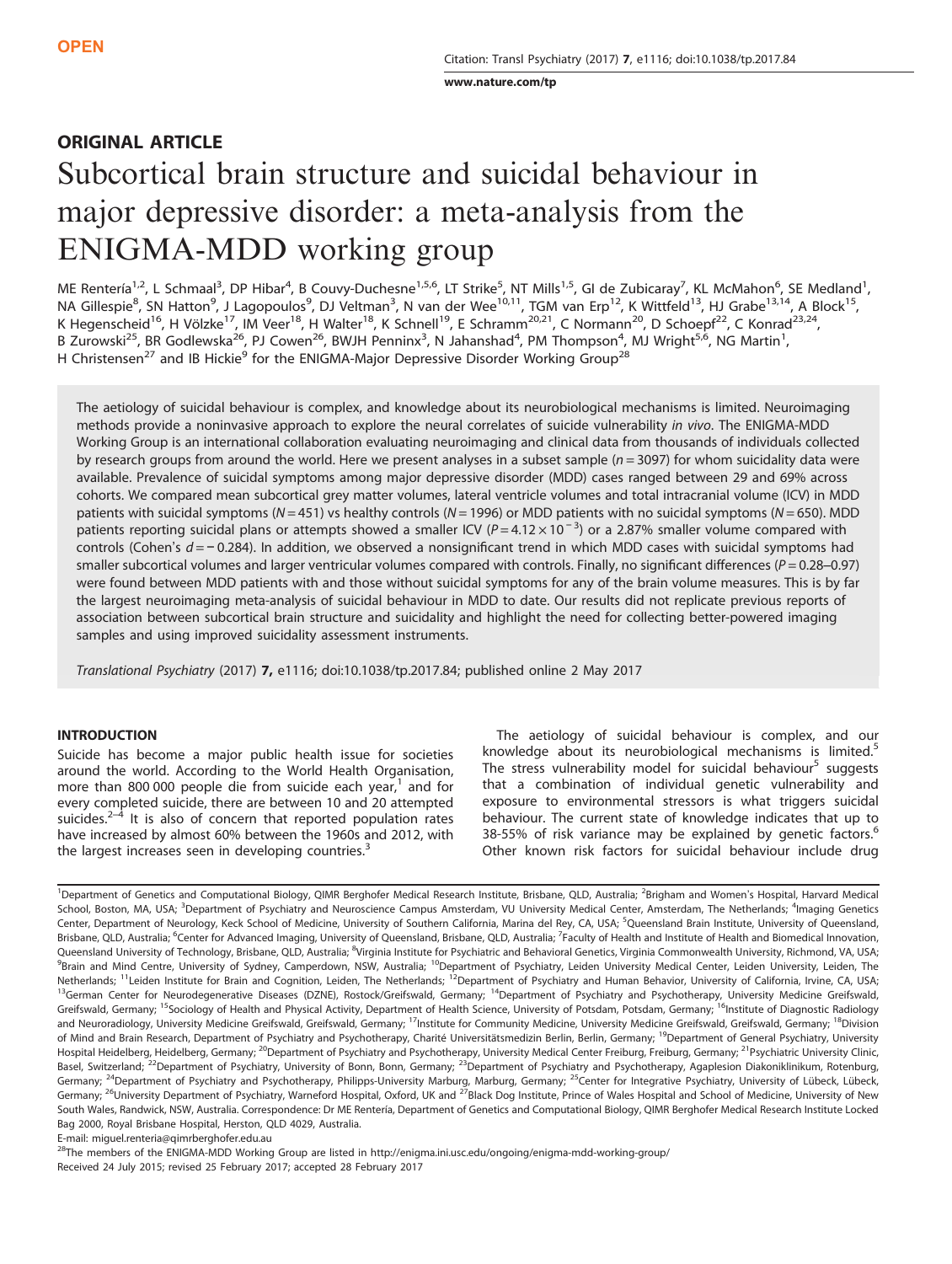misuse, mood state and a range of cultural, family and social situations. However, the main contributing vulnerability for suicidal behaviour is having a history of self-harm and suicide attempts or having a psychiatric disorder.<sup>[7,8](#page-6-0)</sup> In fact, up to 90% of suicide victims may have a (often untreated) psychiatric disorder,<sup>[8](#page-6-0),[9](#page-6-0)</sup> with major depressive disorder (MDD) affecting<br>histories E0 and 70% of all victims <sup>9–14</sup> between 50 and 70% of all victims.<sup>9</sup>

Typically, depressive episodes involve symptoms such as hopelessness, negative affect and recurrent thoughts about death and suicide.<sup>[15](#page-6-0)</sup> Twin, family and adoption studies have demonstrated a significant genetic overlap between suicidal ideation and depression, $16$  while also recognizing that a proportion of the heritable component of suicidal behaviour is independent from other psychiatric disorders.[17,18](#page-6-0) Remarkably, this is now reflected in the newest version of the Diagnostic and Statistical Manual of Mental Disorders  $(DSM-V)<sup>15</sup>$  $(DSM-V)<sup>15</sup>$  $(DSM-V)<sup>15</sup>$  which has introduced suicidal behaviour disorder as a diagnosis on its own, as compared with previous versions in which it was only considered as a symptom of a range of disorders. In addition, stressful life events (abuse/ assault, interpersonal conflict or loss, or employment difficulties) also increase the likelihoods for both depression and suicidal behaviour.<sup>[19,20](#page-6-0)</sup> Yet, despite multiple shared genetic and environmental risk contributors, only a small proportion of individuals with MDD who are confronted with acute stressors will display any suicidal symptoms.

Although suicide is a preventable cause of death, predicting and preventing suicidal behaviour has proven to be challenging. At present, individual suicidality risk is assessed on the basis of social, demographic and clinical factors, which despite being<br>highly sensitive, have low specificity.<sup>21</sup> Several suicide-risk questionnaires and scales have been proposed, achieving varying degrees of predictive accuracy.<sup>[22](#page-6-0)</sup> One important consideration is that it is sometimes difficult to obtain sufficient information from patients who may not always be willing or able to share subjective experiences with clinicians. Thus, the field has started to focus on the underlying neuropsychological and neurobiological mechanisms of suicidal behaviour. Ultimately, an improved understanding of the neurobiology of suicidal vulnerability may facilitate the development of more effective suicide-prevention strategies.<sup>[23](#page-6-0)</sup>

Magnetic resonance imaging of the brain provides a noninvasive method by which to explore the neural correlates of suicidal behaviour in vivo. Early structural magnetic resonance imaging studies of suicidal behaviour in MDD showed promising results, revealing smaller grey matter volumes of the orbitofrontal cortex and larger amygdala volume in suicidal patients compared with controls and nonsuicidal patients.<sup>[24](#page-6-0)</sup> Several literature reviews of neuroimaging and suicidal behaviour have been published recently.<sup>[23,25](#page-6-0)–27</sup> Studies in the literature suggest potential associations between suicidality and brain regions such as the orbitofrontal and anterior cingulate cortex.<sup>[26,28](#page-6-0)</sup> However, such neuroanatomical patterns might not be consistent across individuals that display suicidal behaviour but suffer from different psychiatric disorders.<sup>[29,30](#page-6-0)</sup> A possible explanation could be that different pathways can lead to increased suicide vulnerability in different psychiatric disorders, or that different components of suicidal behaviour such as impulsivity, hopelessness, cognitive rigidity or ideation are managed through different brain regions. Empirical evidence indicates that suicidal behaviour is dissimilar in patients with different psychiatric disorders.<sup>[31](#page-6-0)</sup> However, no formal comparison has been conducted to date.

Together with the anterior cingulate cortex and orbitofrontal cortex, subcortical regions of the striatum may be particularly relevant for suicidal behaviour vulnerability in a depressed state as compared with other states.<sup>[26](#page-6-0)</sup> Some MDD studies have reported increases in amygdala volume $24$  or reductions in caudate and pallidum volume in patients with a history of suicide attempts.<sup>[32](#page-6-0)</sup> However, as pointed out by others,<sup>[26,33](#page-6-0)</sup> published studies in the

field are few, and rely upon small sample sizes, which means limited statistical power and higher risk of false positive/negative associations. To overcome these limitations, increasing statistical power and reliability, and advancing our understanding of the neural correlates of suicidal vulnerability in MDD, we initiated a project within the Major Depression Working Group of the  $ENIGMA$  consortium, $34$  an international collaboration evaluating neuroimaging and clinical data from a growing number of research samples from around the world. Our aim is to identify neuroimaging markers that robustly discriminate MDD patients from healthy controls, using individual participant data-based meta-analysis and incorporating standardized image processing and statistical analysis protocols.

Previously, we performed a meta-analysis of subcortical volumes<sup>[35](#page-6-0)</sup> and confirmed a reduction in hippocampal volume in recurrent MDD patients relative to controls.<sup>[35](#page-6-0)</sup> Here we present a series of analyses in a subset of that sample for which suicidality data were available. We compare mean grey matter volumes of seven subcortical structures, lateral ventricle volumes and total ICV in MDD patients with suicidal symptoms vs either healthy controls or MDD patients with no suicidal symptoms. Based on reports from previous studies, we hypothesized that volumetric differences would be observed between suicidal and nonsuicidal groups. This is by far the largest neuroimaging meta-analysis of suicidal behaviour in MDD to date, and establishes a new platform within the ENIGMA consortium for open collaboration among researchers interested in finding neuroimaging markers for suicidality.

# MATERIALS AND METHODS

#### Samples

At the time of data freeze for this study, the ENIGMA-MDD working group included 20 samples with both neuroimaging and clinical data from healthy controls and individuals who meet criteria for major depressive disorder.[35](#page-6-0) A subset of seven of these cohorts were included in this secondary project. Detailed demographics for each contributing site are listed in [Table 1.](#page-2-0) Diagnostic instruments used to determine MDD status, specific items on suicidality and exclusion criteria for enrolment in each sample are given in Supplementary Tables 1 and 2. In total, we analysed data from 3097 participants including 1101 cases with MDD (451 of whom exhibited suicidal ideation or behaviour) and 1996 healthy controls. All participating sites obtained approval from local institutional review boards and ethics committees, and all study participants provided written, informed consent at their local institution.

#### Image processing and analysis

Structural T1-weighted magnetic resonance imaging brain scans were acquired at each site and analysed locally using the fully automated and validated segmentation software FreeSurfer<sup>36</sup> (freely available at [http://](http://surfer.nmr.mgh.harvard.edu/) [surfer.nmr.mgh.harvard.edu/](http://surfer.nmr.mgh.harvard.edu/)). Image acquisition parameters and software descriptions for each sample are given in Supplementary Table 3. The segmentations of seven subcortical grey matter regions (nucleus accumbens, amygdala, caudate nucleus, hippocampus, pallidum, putamen, thalamus), the lateral ventricles and total ICV were visually inspected for accuracy following standardized protocols designed to facilitate harmonized image analysis across multiple sites [\(http://enigma.ini.usc.edu/](http://enigma.ini.usc.edu/protocols/imaging-protocols/) [protocols/imaging-protocols/](http://enigma.ini.usc.edu/protocols/imaging-protocols/)). Segmentations deemed improper were excluded from the analysis. Histogram plots were generated for each region to examine the distribution of each volumetric variable. Outlier measures (defined as  $>$  2.698 standard deviations away from the mean) were all visually verified for accuracy, and excluded only if they were not properly segmented.

#### Suicide nomenclature

Suicide, the act of intentionally terminating one's life, is commonly regarded as the extreme of a continuum, which also includes suicidal ideation, planning and attempt. $37$  In this study, we were interested in exploring the subcortical neuroanatomical correlates of the following nonfatal suicidal manifestations in MDD: suicidal ideation, defined as

 $\overline{2}$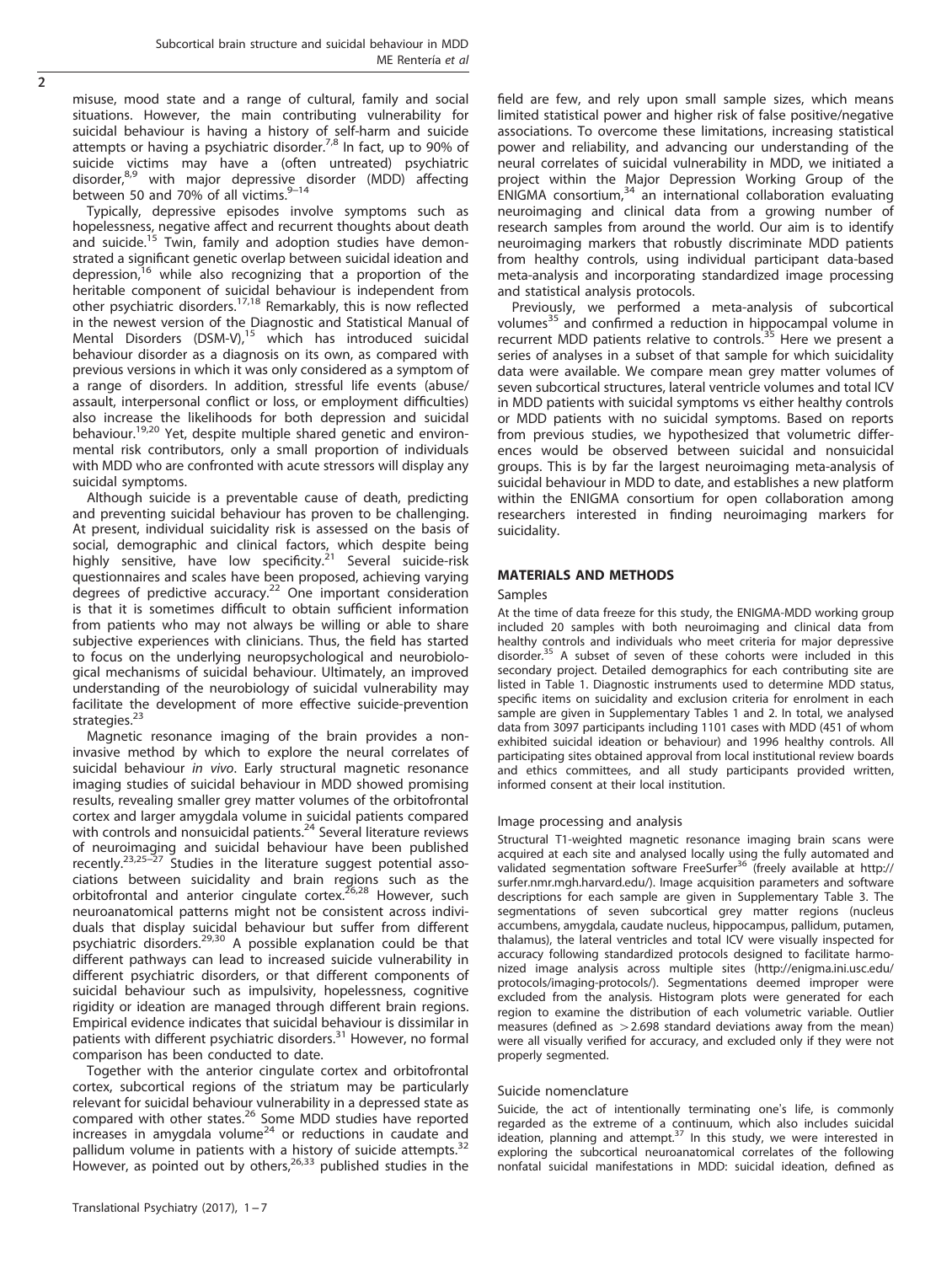<span id="page-2-0"></span>

|                | Table 1. Demographic characteristics of the participating cohorts                                                                                                                                   |                |      |                 |                |                | in the suicidality analyses of the ENIGMA-MDD working group |                |                |              |                    |                              |                 |                             |                |
|----------------|-----------------------------------------------------------------------------------------------------------------------------------------------------------------------------------------------------|----------------|------|-----------------|----------------|----------------|-------------------------------------------------------------|----------------|----------------|--------------|--------------------|------------------------------|-----------------|-----------------------------|----------------|
| Study          | Country                                                                                                                                                                                             |                |      | Controls        |                | MDD-NSS        |                                                             |                |                | MDD-SS       |                    |                              |                 | Antidepressant<br>users (%) | Total<br>z     |
|                |                                                                                                                                                                                                     | z              | 96 F | Age             | z              | % F            | Age                                                         | <b>Total</b>   | Ideation       | Plan/attempt | 96 F               | prevalence<br>NDD-SS<br>(96) | Age             |                             |                |
| AGSEA          | Netherlands                                                                                                                                                                                         |                |      | $40.5 + 9.8$    | 63             | 5              | $39.8 \pm 9.9$                                              |                |                |              | 8                  | 59                           | $37.6 \pm 10.5$ |                             | 218            |
| 오<br>도         | Germany                                                                                                                                                                                             | .<br>4         |      | $55.4 \pm 12.8$ | 5              | 20             | $54.8 \pm 12.6$                                             | $\overline{4}$ |                | <u>م</u>     | 73                 | 50                           | $53.8 \pm 10.5$ |                             |                |
| SHIP-Trend     | Germany                                                                                                                                                                                             | 951            |      | $50.6 \pm 14.3$ | 213            | $\overline{7}$ | $0.59 \pm 14.0$                                             | $\overline{5}$ | 23<br>53       | 56           | 65                 | $\overline{34}$              | $49.6 \pm 11.3$ |                             |                |
|                | Australia                                                                                                                                                                                           | $\overline{0}$ |      | $46.7 \pm 23.2$ | 207            | 8              | $39.6 \pm 22.4$                                             | 85             | 8              | 25           | 73                 | 29                           | $21.0 + 19.9$   | 51                          |                |
| Sydney<br>QTIM | Australia                                                                                                                                                                                           | ີ່ສ            | 89   | $22.9 \pm 3.2$  | 27             | 8              | $22.9 \pm 3.1$                                              | 27             | $\overline{0}$ | ∞            | 67                 | 50                           | $21.7 \pm 3.6$  | 24                          |                |
| DepOx          | United Kingdom                                                                                                                                                                                      |                | 58   | $30.3 \pm 10$   | $\tilde{c}$    | 60             | $30.1 + 9.6$                                                | 26             | 26             |              | $\overline{\circ}$ | $\frac{8}{3}$                | $30.4 \pm 11.3$ | 0                           |                |
| CODE           | Germany                                                                                                                                                                                             |                |      | $39.9 \pm 13.3$ | $\overline{5}$ | $\overline{6}$ | $39.9 + 13.2$                                               |                | 67             |              | 61                 | 69                           | $41.8 \pm 11.1$ | 0                           | $\overline{2}$ |
| subgroup.      | Abbreviations: MDD, major depressive disorder; MDD-NSS, MDD cases with no suicidal symptoms; MDD-SS, MDD cases with suicidal symptoms. "% F' indicates the percentage of female individuals in each |                |      |                 |                |                |                                                             |                |                |              |                    |                              |                 |                             |                |

thinking about suicide or taking one's life, but without making any specific plan or acting upon those thoughts; suicidal planning, or the systematic formulation of a programme of action that has the potential to lead to a suicide attempt. And, finally, a suicidal attempt, defined as any selfinitiated action aimed at terminating one's life, regardless of the method or degree of its consequences.

Considering that the number of suicidal attempters in the studies included in this meta-analysis was too small to allow for any cross-group comparison, it was decided to group the MDD cases with suicide attempt with those MDD cases with suicide planning into a common category called suicidal behaviour. Similarly, a broader category called suicidal symptoms was created to include all MDD cases with any type of suicidal symptom (that is, ideation or behaviour). It was not possible to ascertain intent to die due to lack of information. See Supplementary Table 2 for a description of how these different de finitions of suicide were measured in each individual site.

#### Meta-analyses

Within-group differences for MDD patients with or without suicidal symptoms and healthy controls were analysed for each sample using multiple linear regression models with total ICV or mean bilateral volume [(volume of left hemisphere+volume of right hemisphere)/2] for each region of interest as outcome measures and a binary indicator of status as a predictor of interest.

The following groups were de fined: healthy controls (CTL), MDD cases with suicidal ideation (MDD-SI), MDD cases with suicidal behaviour (that is, planning or attempt; MDD-SB), MDD cases with any suicidal symptoms (that is, ideation, planning or attempt; MDD-SS) and MDD cases with no suicidal symptoms (MDD-NSS). Four sets of cross-group analyses were conducted, three of which were aimed at detecting differences between MDD groups with suicidality and healthy controls, and one more aimed at detecting differences in MDD patients with suicidal symptoms vs those without: (i) MDD-SI (1) vs CTL (0); (ii) MDD-SB (1) vs CTL (0); (iii) MDD-SS (1) vs CTL (0); and (iv) MDD-SS (1) vs MDD-NSS (0). All models controlled for age, sex and, if applicable, total ICV effects. Additional covariates were included whenever necessary to control for scanner differences. We chose to perform these cross-group comparisons for three reasons. First, considering the unprecedented large sample size and that the number of studies in the literature investigating ideation is limited,<sup>[38](#page-6-0)</sup> this was an exceptional opportunity to investigate any potential correlates. Second, the degree of overlap between the mechanisms that lead to ideation and those that activate and control behaviour is not well established. We hoped that by analysing these groups both independently and together, we could potentially gain insights about their overlap. And third, any potential biomarker for suicidality in MDD should ideally enable us to differentiate between MDD-SS and MDD-NSS, rather than just between MDD-SS and CTL.

Effect size estimates were calculated using Cohen's d metric computed from the *t*-statistic of the status indicator variable from the regression models. Uncorrected P-values are reported in this manuscript. To estimate P-value thresholds that account for multiple testing, we performed matrix spectral decomposition<sup>[39](#page-6-0)</sup> on a correlation matrix of the nine phenotypic variables (ICV-adjusted mean subcortical and ventricular volumes, and ICV) obtained from a sample of unrelated individuals from the QTIM sample  $(N = 467)$ . Given that common variance related to ICV had been removed, the effective number of independent variables was 8.532. Thus, the P-value threshold required to keep Type I error rate at 5% adjusted for the number of independent variables being tested was  $5.86 \times 10^{-3}$ . Furthermore, after considering the four types of cross-group comparisons that were conducted, the required signi ficance threshold at the meta-analysis level was  $P < 1.46 \times 10^{-3}$ .

Finally, we performed an additional set of analyses to investigate any potential in fluence of antidepressant (AD) use on our results. The only information recorded consistently across studies was whether participants were on AD treatment at the time of scanning (the proportion of MDD patients on AD treatment in each sample is shown in Table 1). Details about previous AD use history, duration, type or dosage of treatment were not recorded and therefore the analyses only considered AD use (yes/no) at the time of scanning, which was incorporated as a covariate in the model. The results of these analyses are shown in Supplementary Table 4.

3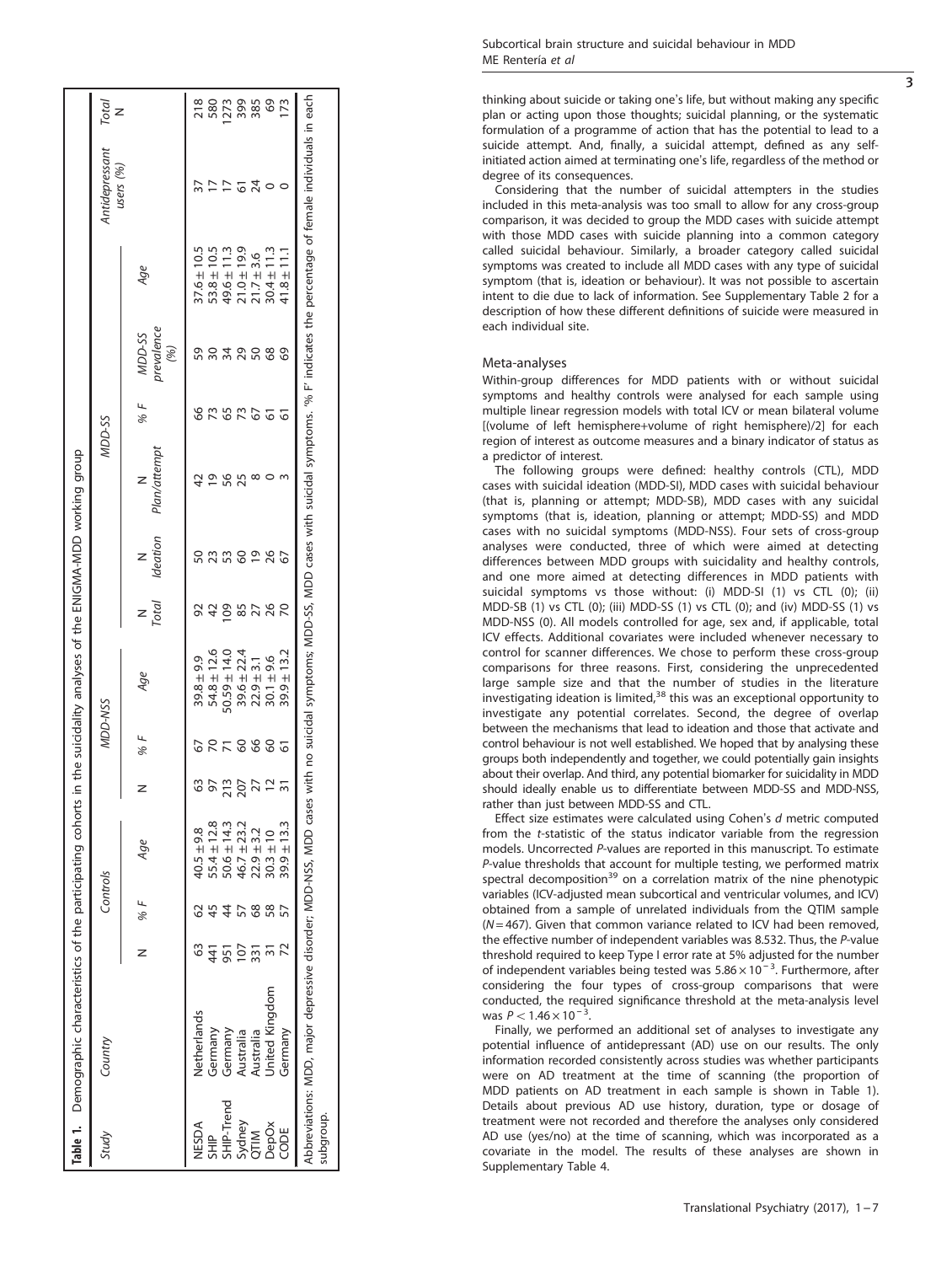Subcortical brain structure and suicidal behaviour in MDD ME Rentería et al

| Brain volume       | Cohen's d<br>(CTL vs MDD-SI) | Std. err. | 95% CI            | % Difference | P-value | Heterogeneity | # CTL | # MDD-SI |
|--------------------|------------------------------|-----------|-------------------|--------------|---------|---------------|-------|----------|
| Lateral ventricles | 0.119                        | 0.071     | $[-0.020, 0.257]$ | 1.68         | 0.09    | 0.00          | 1910  | 292      |
| Thalamus           | $-0.063$                     | 0.071     | $-0.202, 0.075$   | $-0.90$      | 0.37    | 0.00          | 1892  | 293      |
| Caudate            | $-0.011$                     | 0.074     | $[-0.156, 0.133]$ | $-0.15$      | 0.88    | 7.40          | 1879  | 294      |
| Putamen            | $-0.026$                     | 0.100     | $-0.222, 0.170$   | $-0.26$      | 0.79    | 46.36         | 1825  | 289      |
| Pallidum           | $-0.069$                     | 0.072     | $-0.209, 0.071$   | $-0.97$      | 0.33    | 0.00          | 1861  | 288      |
| <b>Hippocampus</b> | $-0.052$                     | 0.087     | $-0.222, 0.118$   | $-0.60$      | 0.55    | 30.81         | 1882  | 293      |
| Amygdala           | $-0.106$                     | 0.071     | $-0.244, 0.033$   | $-1.49$      | 0.14    | 0.00          | 1894  | 292      |
| Accumbens          | 0.022                        | 0.073     | $-0.121, 0.166$   | 0.30         | 0.76    | 3.91          | 1786  | 287      |
| ICV                | $-0.028$                     | 0.096     | $-0.217, 0.160$   | $-0.29$      | 0.77    | 44.16         | 1996  | 298      |

Abbreviations: CI, confidence interval; CTL, controls; ICV, intracranial volume; MDD, major depressive disorder; MDD-SI, MDD patients with suicidal ideation; std. err., standard error. Age, sex, scan centre and ICV were used as covariates. Adjusted Cohen's d are reported. Samples included: all seven samples were included. Samples excluded: none. Significance threshold:  $P$  < 0.00146;  $i^2$  indicates heterogeneity across studies.

| Brain volume       | Cohen's d<br>(CTL vs MDD-SB) | Std. err. | 95% CI            | % Difference | P-value | Heterogeneity | # CTL | # MDD-SB |
|--------------------|------------------------------|-----------|-------------------|--------------|---------|---------------|-------|----------|
| Lateral ventricles | 0.022                        | 0.093     | $[-0.159, 0.204]$ | 0.24         | 0.80    | 0.00          | 1713  | 103      |
| Thalamus           | $-0.252$                     | 0.093     | $[-0.434, -0.69]$ | $-2.70$      | 0.007   | 0.00          | 1695  | 102      |
| Caudate            | $-0.223$                     | 0.132     | $-0.481, 0.036$   | $-1.69$      | 0.09    | 45.39         | 1682  | 107      |
| Putamen            | $-0.155$                     | 0.094     | $-0.338, 0.029$   | $-1.65$      | 0.10    | 0.00          | 1628  | 100      |
| Pallidum           | $-0.027$                     | 0.093     | $-0.210, 0.156$   | $-0.29$      | 0.78    | 0.00          | 1661  | 101      |
| <b>Hippocampus</b> | $-0.164$                     | 0.091     | $-0.343, 0.015$   | $-1.79$      | 0.07    | 0.00          | 1685  | 107      |
| Amygdala           | $-0.095$                     | 0.091     | $[-0.273, 0.084]$ | $-1.04$      | 0.30    | 0.00          | 1697  | 107      |
| Accumbens          | $-0.206$                     | 0.093     | $-0.388, -0.023$  | $-2.21$      | 0.03    | 0.00          | 1589  | 102      |
| ICV                | $-0.071$                     | 0.199     | $[-0.461, 0.320]$ | $-0.35$      | 0.72    | 76.69         | 1799  | 111      |

Abbreviations: CI, confidence interval; CTL, controls; ICV, intracranial volume; MDD, major depressive disorder; MDD-SB, MDD patients with suicidal planning/ attempt; std. err., standard error. Age, sex, scan centre and ICV were used as covariates. Adjusted Cohen's d are reported. Samples included: NESDA, SHIP, SHIP-Trend, Sydney, QTIM. Samples excluded: DepOx and CODE. Significance threshold:  $P < 0.00146$ ;  $i^2$  indicates heterogeneity across studies.

| Table 4.<br>Meta-analysis results for ventricular, subcortical and intracranial volumes, comparing MDD-SS vs healthy CTL |                              |           |                     |              |         |                       |       |          |  |  |  |
|--------------------------------------------------------------------------------------------------------------------------|------------------------------|-----------|---------------------|--------------|---------|-----------------------|-------|----------|--|--|--|
| Brain volume                                                                                                             | Cohen's d<br>(CTL vs MDD-SS) | Std. err. | 95% CI              | % Difference | P-value | Heterogeneity $(i^2)$ | # CTL | # MDD-SS |  |  |  |
| Lateral ventricles                                                                                                       | 0.084                        | 0.059     | $[-0.032, 0.201]$   | 1.41         | 0.16    | 0.00                  | 1910  | 441      |  |  |  |
| Thalamus                                                                                                                 | $-0.121$                     | 0.060     | $[-0.238, -0.005]$  | $-2.04$      | 0.04    | 0.00                  | 1892  | 443      |  |  |  |
| Caudate                                                                                                                  | $-0.077$                     | 0.082     | [-0.237, 0.084]     | $-0.94$      | 0.35    | 42.59                 | 1879  | 445      |  |  |  |
| Putamen                                                                                                                  | $-0.065$                     | 0.067     | $[-0.197, 0.067]$   | $-0.97$      | 0.33    | 16.36                 | 1825  | 435      |  |  |  |
| Pallidum                                                                                                                 | $-0.061$                     | 0.060     | [ $-0.179, 0.056$ ] | $-1.02$      | 0.31    | 0.00                  | 1861  | 433      |  |  |  |
| <b>Hippocampus</b>                                                                                                       | $-0.085$                     | 0.075     | [ $-0.232, 0.062$ ] | $-1.14$      | 0.26    | 32.89                 | 1882  | 443      |  |  |  |
| Amygdala                                                                                                                 | $-0.101$                     | 0.059     | $[-0.217, 0.015]$   | $-1.71$      | 0.89    | 0.00                  | 1894  | 441      |  |  |  |
| Accumbens                                                                                                                | $-0.056$                     | 0.060     | [ $-0.173, 0.062$ ] | $-0.93$      | 0.35    | 0.00                  | 1786  | 425      |  |  |  |
| ICV                                                                                                                      | $-0.058$                     | 0.106     | $[-0.266, 0.150]$   | $-0.55$      | 0.59    | 66.57                 | 1996  | 453      |  |  |  |

Abbreviations: CI, confidence interval; CTL, controls; ICV, intracranial volume; MDD, major depressive disorder; MDD-SS, MDD patients with suicidal ideation/ planning/attempt; std. err., standard error. Age, sex, scan centre and ICV were used as covariates. Adjusted Cohen's d are reported. Samples included: all seven samples were included. Samples excluded: none. Significance threshold:  $P < 0.00146$ ;  $l^2$  indicates heterogeneity across studies.

# RESULTS

# Prevalence of suicidal behaviour

The prevalence of suicidal symptoms among all MDD cases was 40% (451 individuals). Within-cohort prevalence among MDD cases ranged between 29 and 69%. Of those reporting any suicidal symptom, a total of 153 participants reported having at least planned to take their life, and only 14 of them having actually attempted to take their lives. Given the small number of participants who had attempted suicide, it was decided to group together those individuals who reported either having made a suicide plan or an attempt in a group labelled as MDD with suicidal behaviour (MDD-SB; see the 'Materials and methods' section for details).

#### Group differences in subcortical volumes

MDD suicidal ideation vs healthy controls. We meta-analysed and compared differences across subcortical, ventricular and intracranial volumes in MDD patients with suicidal ideation ( $N = 298$ ) vs healthy controls ( $N = 1996$ ; Table 2). Adjusted Cohen's d values suggested small reductions in subcortical and intracranial volumes and a slight increase in ventricular volume. No measure displayed

<span id="page-3-0"></span>4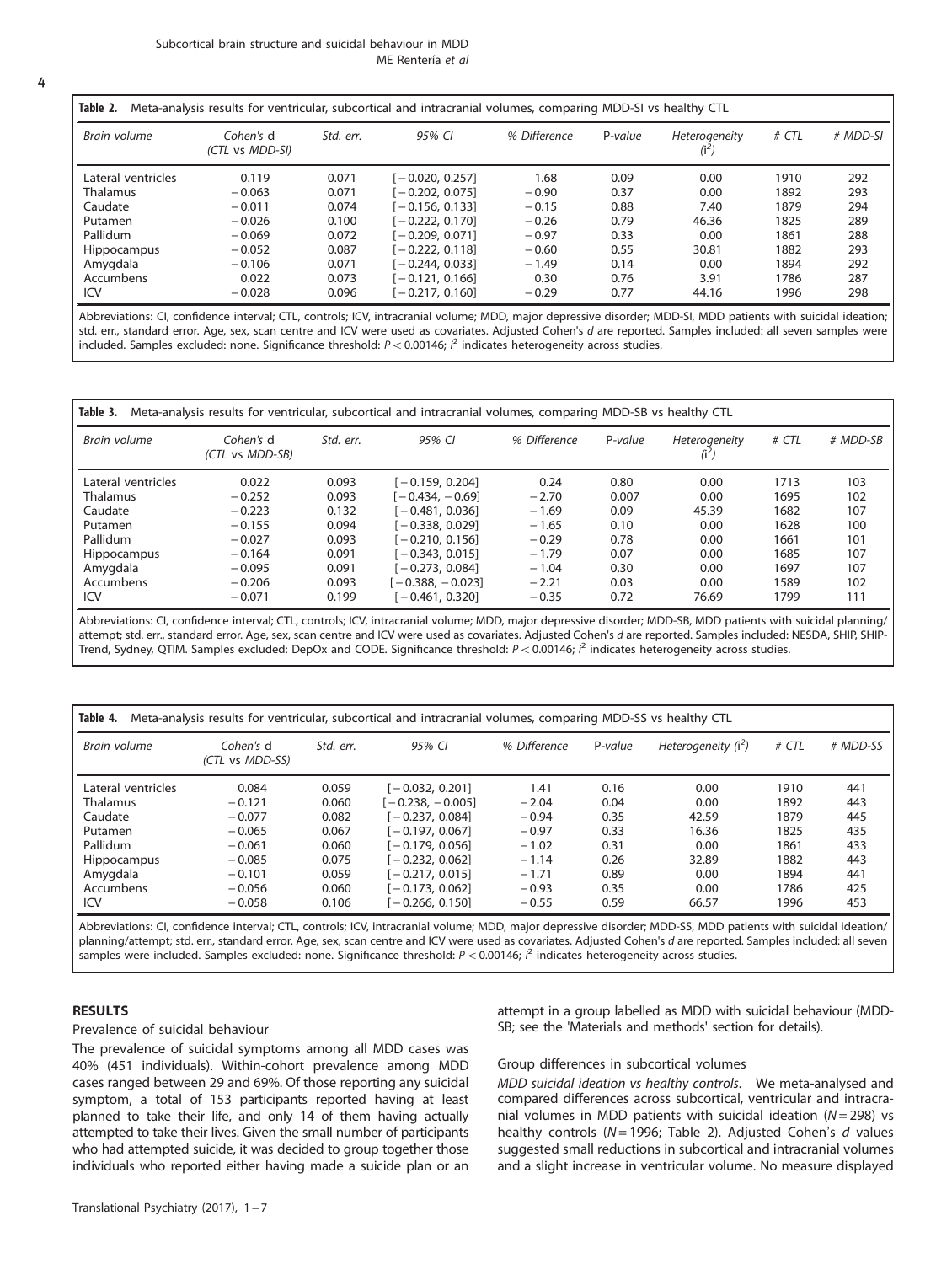| Brain volume       | Cohen's d<br>(MDD-NSS vs MDD-SS) | Std. Err. | 95% CI              | % Difference | P-value | Heterogeneity $(i^2)$ | # MDD-NSS | # MDD-SS |
|--------------------|----------------------------------|-----------|---------------------|--------------|---------|-----------------------|-----------|----------|
|                    |                                  |           |                     |              |         |                       |           |          |
| Lateral ventricles | 0.060                            | 0.076     | [ $-0.900, 0.209$ ] | 0.78         | 0.43    | 0.00                  | 626       | 441      |
| Thalamus           | 0.021                            | 0.076     | $[-0.128, 0.171]$   | 0.28         | 0.78    | 0.00                  | 621       | 443      |
| Caudate            | $-0.014$                         | 0.076     | $[-0.163, 0.136]$   | $-0.18$      | 0.86    | 0.00                  | 621       | 445      |
| Putamen            | 0.036                            | 0.111     | $[-0.181, 0.253]$   | 0.32         | 0.75    | 46.19                 | 601       | 435      |
| Pallidum           | $-0.056$                         | 0.088     | $[-0.228, 0.116]$   | $-0.64$      | 0.52    | 18.21                 | 604       | 433      |
| Hippocampus        | 0.069                            | 0.076     | $[-0.081, 0.219]$   | 0.91         | 0.36    | 0.00                  | 629       | 443      |
| Amygdala           | 0.065                            | 0.076     | $-0.085, 0.214$     | 0.85         | 0.40    | 0.00                  | 622       | 441      |
| Accumbens          | 0.026                            | 0.077     | $-0.125, 0.178$     | 0.34         | 0.73    | 0.00                  | 593       | 425      |
| ICV                | 0.064                            | 0.077     | $-0.088, 0.215$     | 0.83         | 0.41    | 0.00                  | 643       | 453      |

Abbreviations: CI, confidence interval; ICV, intracranial volume; MDD, major depressive disorder; MDD-NSS, MDD patients with no suicidal ideation/planning/ attempt; MDD-SS, MDD patients with any suicidal symptom; std. err., standard error. Age, sex, scan centre and ICV were used as covariates. Adjusted Cohen's d are reported. Samples included: all seven samples were included. Samples excluded: none. Significance threshold: P < 0.00146; i<sup>2</sup> indicates heterogeneity across studies.

statistically significant differences between MDD-SI and CTL groups at the study significance threshold ( $P < 0.00146$ ).

MDD suicidal behaviour (planning/attempt) vs healthy controls. We meta-analysed and compared differences across subcortical, ventricular and intracranial volumes in five cohorts (the CODE and DepOx samples were excluded from the meta-analysis due to the low number of MDD patients reporting suicide planning/attempt: 3 and 0, respectively). We compared brain volumes in MDD patients with suicidal behaviour (planning/attempt,  $N = 150$ ) vs the healthy controls ( $N = 1893$ ; [Table 3\)](#page-3-0). A similar trend was observed, with reductions in intracranial and subcortical volumes and an increase in ventricular volume. In fact, an ICV reduction in MDD patients who reported having made suicidal plans or attempts was nearly significant at the study-wide level  $(P=4.12\times10^{-3})$ , with a Cohen's  $d = -0.284$ , or a 2.87% smaller ICV compared to the CTL group.

MDD suicidal symptoms (ideation/planning/attempt) vs healthy controls. Given that similar trends were observed in both MDD-SI vs CTL and MDD-SB vs CTL analyses, we grouped together the MDD-SI and MDD-SB groups, into a group we labelled as MDD with suicidal symptoms (MDD-SS;  $N = 451$ ), and compared them vs healthy controls ( $N = 1996$ ; [Table 4](#page-3-0)). We consistently observed reductions across subcortical and intracranial volumes and an increase in ventricular volume in MDD-SS individuals. Thalamic volume showed nominal significance  $(P=0.041)$ , and the amygdala showed a nonsignificant trend ( $P = 0.087$ ), but these P-values did not survive correction for multiple testing.

To further investigate whether the pattern we observed consistently in MDD patients with suicidal symptoms vs healthy controls was due to structural brain differences linked to suicidality rather than just MDD, we compared MDD-NSS vs CTL. Although we did not observe a consistent pattern between MDD-NSS and CTLs in this study (results shown in Supplementary Table 5), the pattern is in fact consistent with our previous MDD metaanalysis, which did not separate individuals by suicidality.

MDD suicidal symptoms (ideation/planning/attempt) vs MDD with no suicidal symptoms. Last, we compared subcortical, ventricular and intracranial volumes in MDD-SS  $(N = 451)$ , vs MDD cases reporting no suicidal symptoms (MDD-NSS;  $N = 650$ ; Table 5). The largest difference was observed in the amygdala (Cohen's  $d = 0.081$ ), equivalent to a 1.09% difference in volume. However, this was not significant ( $P = 0.28$ ), which indicates that it is not possible to reject the null hypotheses, which states that mean volumes between MDD-SS and MDD-NSS are not significantly different.

# Antidepressant effects

To investigate the effects of AD use, we performed an additional set of analyses including AD use (yes/no) at the time of scanning as a covariate. The results are shown in Supplementary Table 4. Although the AD-adjusted results suggest a possible significant difference in thalamus volume between MDD-SS and healthy controls, no significant difference was observed between MDD-SS and MDD-NSS.

# Power analysis

With 1910 healthy controls and 292 MDD-SI cases, we could detect lateral ventricle volume differences as small as Cohen's  $d = 0.119$ (95% confidence interval = − 0.020, 0.258) for mean lateral ventricles at a  $P = 0.09$  significance level. A post hoc analysis estimated the observed (two-tailed hypothesis) power of this analysis at 0.347 at a study-wide significance threshold of  $P = 0.001465$ , and a power of 0.796 at the nominal significance threshold of  $P = 0.05$ . Also, an *a priori* sample size calculation indicated that to achieve a power of 0.8 to detect a Cohen's  $d = 0.119$  at  $P = 0.001465$ , the study would need a minimum sample of 2290 individuals per group in a two-tailed hypothesis analysis.

Similarly, based on the final meta-analysed effect sizes found in our comparison between MDD-SS vs healthy controls, we could detect a Cohen's  $d = -0.121$  (95% confidence interval =  $-0.238$ ,  $-0.005$ ) at  $P = 0.042$ , with 443 MDD-SS cases and 1892 healthy controls. The observed (two-tailed hypothesis) power was estimated at 0.396 at the study-wide significance threshold ( $P = 0.001465$ ), and at 0.831 for nominal significance ( $P = 0.05$ ). To achieve a 0.8 power at study-wide significance, 2215 individuals per group would be needed. Last, considering that the largest difference between MDD-SS and MDD-NSS was a Cohen's  $d = 0.081$ , we estimate that a sample consisting of 2394 individuals per group would be needed to achieve 0.8 power to detect a significant difference at  $P = 0.05$ .

# **DISCUSSION**

Although earlier studies suggested potential associations between suicidality and subcortical brain regions such as the amygdala, $<sup>2</sup>$ </sup> caudate $32,40$  or pallidum, $32$  a recent study in a larger sample  $(N = 274)$  of patients with mood disorder failed to replicate these findings. $33$  To the best of our knowledge, we conducted the first neuroimaging study that uses an international coordinated metaanalytic approach to investigate potential neurobiological markers for suicidality. We analysed individual participant neuroimaging and clinical data of suicidal behaviour in MDD in the largest sample to date ( $N = 3097$ ), and participants encompassed diverse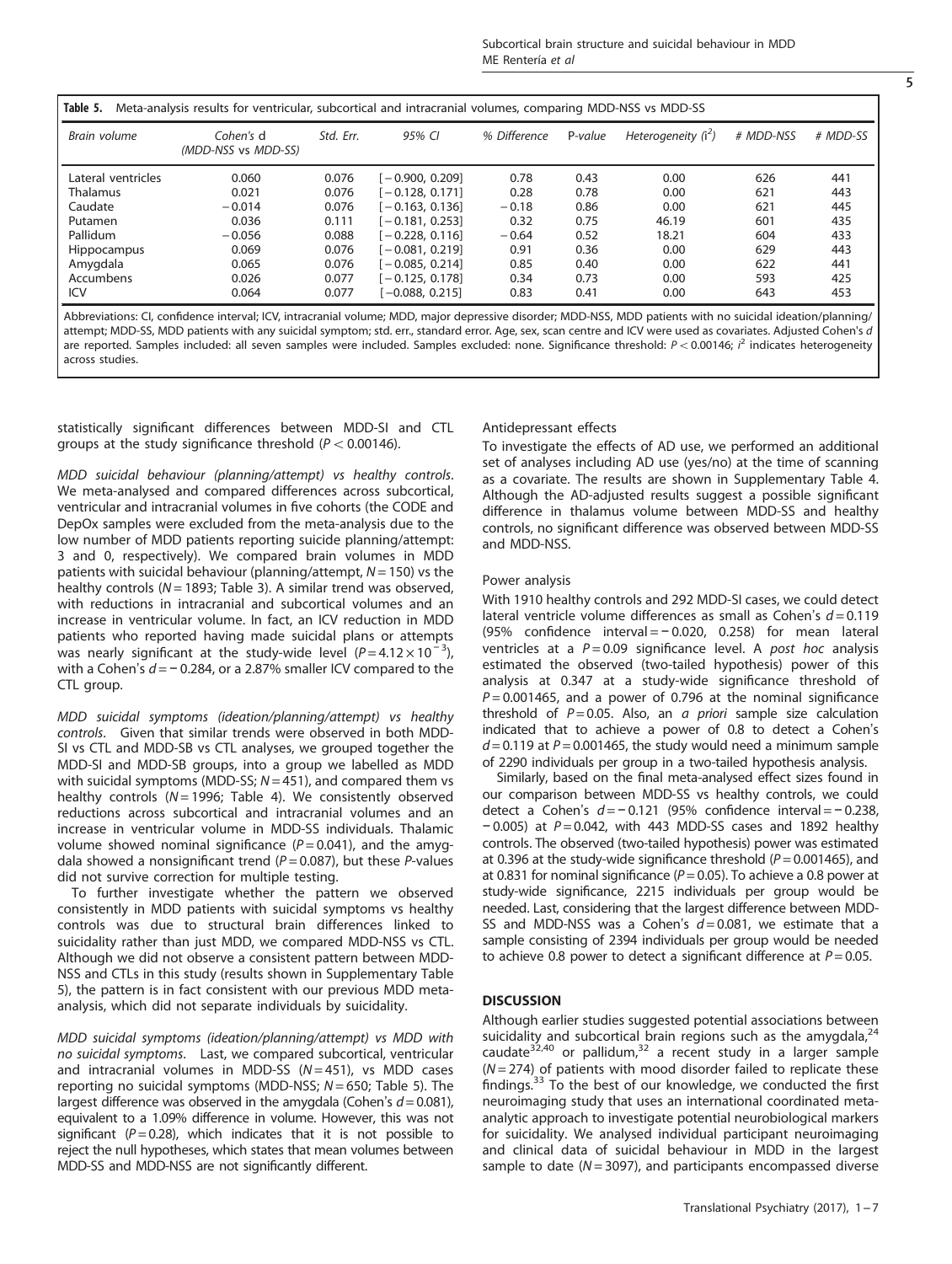degrees of disease severity, scanner acquisitions and geographies. The meta-analytic approach achieves increased statistical power by combining data from different sites using standardised image processing, segmentation and data analysis protocols.

We analysed mean ventricular and subcortical grey matter volumes and total ICV in MDD patients with and without suicidal symptoms and healthy controls. Our results found no robust association of suicidal behaviour with any of the nine neuroimaging traits under investigation at the study-wide significance threshold ( $P < 1.46 \times 10^{-3}$ ). Observed effect sizes were relatively small, with the strongest effect observed for ICV between MD-SS and healthy controls (2.83% difference in volume). Power analyses indicated that given the observed Cohen's d values, the current study is underpowered and that considerably larger samples will be needed ( $N = 4788$  to achieve 0.8 power to detect a significant mean difference at nominal threshold level  $P = 0.05$ ). This suggests that many of the previous reports of higher effect sizes in studies with small sample sizes (even cohorts as small as  $7<sup>32</sup>$  $7<sup>32</sup>$  $7<sup>32</sup>$  10 (ref. [24\)](#page-6-0) or 15 (ref. [40\)](#page-6-0) individuals) may be false positives, or due to very specific characteristics of those samples. Therefore, we hope that our results discourage positive outcome bias in the literature.

If the real effects of suicidality on subcortical brain volumes are indeed small, an important question will be whether these effects are clinically relevant. We believe that it is not possible to assess the value of an effect based just on its effect size. Brain alterations with a small effect size might still have clinical relevance if they are associated with treatment response, prediction of clinical outcomes or if they help identify novel disease mechanisms. Future studies will need to confirm the relevance of these findings, and more research is needed to uncover the neuroanatomical correlates of suicidality.

Although not statistically significant, MDD-SI and MDD-SB patient groups displayed smaller intracranial and subcortical volumes and larger ventricular volumes compared with controls. These findings are consistent with our results from our previous ENIGMA-MDD study<sup>35</sup> on a larger sample, which did not take their suicidality symptoms into account, and with the MDD-SS vs MDD-NSS analyses, where we observed no significant differences  $(P = 0.28-0.97)$ . Therefore, we cannot determine whether the observed pattern is associated with suicidality or whether it is a part of the existing neuroanatomical differences between MDD patients and healthy controls.

When controlling for AD use at the time of scanning, we observed a significant difference in thalamic volume between MDD-SS and healthy controls ( $P = 0.006$ ). However, this was not observed between MDD-SS and MDD-NSS ( $P = 0.841$ ). One lesson from our previous subcortical analyses of the larger ENIGMA-MDD working group was that AD users tend to show more widespread structural effects than non-antidepressant users.<sup>[35](#page-6-0)</sup> This might be because AD users tend to be the most severe/chronic or recurrent patients in the sample, and thus the results are likely to be confounded by severity. In the present study, no data were available on medication history, or duration, type and dosage of the treatment that patients were receiving at the time of scanning, and therefore it is not possible to reliably estimate the actual effects of antidepressants with our current experimental design. This issue should be investigated in future intervention studies that compare pre- and post-AD treatment to draw conclusions on the impact of AD use on suicidality and subcortical brain structure in MDD.

This study also presents some limitations. For instance, the samples in the meta-analysis displayed low prevalence of suicidal attempts and the effects of suicidality might not be detectable, either because they are only noticeable in individuals who are at very high risk or because the neural correlates of suicidality tend to become acute only during certain periods of time and then reduce quickly, unlike depression, which is less responsive. Also, given the highly heterogeneous nature of both MDD and suicidality, it is possible that there is more than one pathway that increases suicide vulnerability and therefore it will be important to gather more details about the frequency, severity or type of suicidal thoughts and behaviour that patients experience. Further, while the suicidality items used by contributing sites are routinely used to assess suicidality symptoms in major depression, future studies should consider the use of more robust and comprehensive suicidality assessment instruments that gather information on the cognitive, behavioural and affective processes of suicidality, such as rumination, impulsivity or negative affect. $41$ 

In addition, despite our quality control, standardization and harmonization efforts, which required significant work by all contributing sites, we recognize that the studies in this meta-analysis do still display methodological differences across sites. The criteria, scanners, acquisition parameters and suicidality assessment instruments were not strictly the same across groups. To test whether methodological differences explained a significant proportion of the variance in effect sizes across sites in the meta-analyses, we performed a series of meta-regressions, where each moderator variable (scanner field strength, voxel-size, FreeSurfer version used for image processing, temporality of the suicidality item and percentage of patients acutely depressed at the time of scanning) was separately included as a fixed-effect predictor in the model. The significance threshold for each moderator hypothesis was determined by false discovery rate procedure at  $q = 0.05$ . Our results (shown in Supplementary Tables 6–11) showed that sample characteristics did not significantly moderate effect size estimates of brain volumes in any of the cross-group comparisons undertaken in this study. Nonetheless, our results should be confirmed in future large scale studies with improved and harmonized assessment of suicidality.

Given the considerable human and societal costs of suicide and suicidal behaviour, many countries have developed suicideprevention programmes in recent years. However, the field faces several major challenges and there is an urgent need for biomarkers to aid in the prediction and prevention of suicidal behaviour. Neuroimaging methods provide a great opportunity to understand the structural and functional differences in the brains of individuals with psychiatric disorders and suicidal symptoms. However, as demonstrated here, major efforts might be needed to discover such biomarkers.

Future efforts could focus around longitudinal studies, which can provide insights about suicidality in the context of disease trajectories, and scanning of subjects before and after drug treatment and behavioural interventions to provide insights into disease mechanisms and treatment response. Finally, while this meta-analysis was restricted to subcortical grey matter volumes, ventricular and intracranial volumes, future studies should also try to replicate previously reported associations of cortical phenotypes with suicidality. In fact, future efforts within the ENIGMA-MDD working group will include coordinating a large meta-analysis of cortical phenotypes to identify potential biomarkers for suicidality in MDD, and we invite groups from around the world to join our efforts.

#### CONFLICT OF INTEREST

The authors declare no conflict of interest.

# ACKNOWLEDGMENTS

The ENIGMA-Major Depressive Disorder working group gratefully acknowledges support from the NIH BD2K award, U54EB020403. MER, NGM, HC and IBH received support from the Australian National Health and Medical Research Council (NHMRC) Centre for Research Excellence on Suicide Prevention (CRESP) [GNT1042580]. QTIM: Australian National Health and Medical Research Council (Project Grants No. 496682 and 1009064 to MJW and Fellowship No. 464914 to IBH), US National Institute of Child Health and Human Development (RO1HD050735 to MJW) and US National Institute on Drug Abuse (R00DA023549 to NAG). BC-D is supported by a University of Queensland International PhD scholarship. NESDA: The infrastructure for the NESDA study [\(www.nesda.nl](www.nesda.nl)) is funded through the Geestkracht programme of the Netherlands Organisation for Health Research and Development (Zon-Mw, grant number 10-000-1002) and is supported by participating universities (VU University